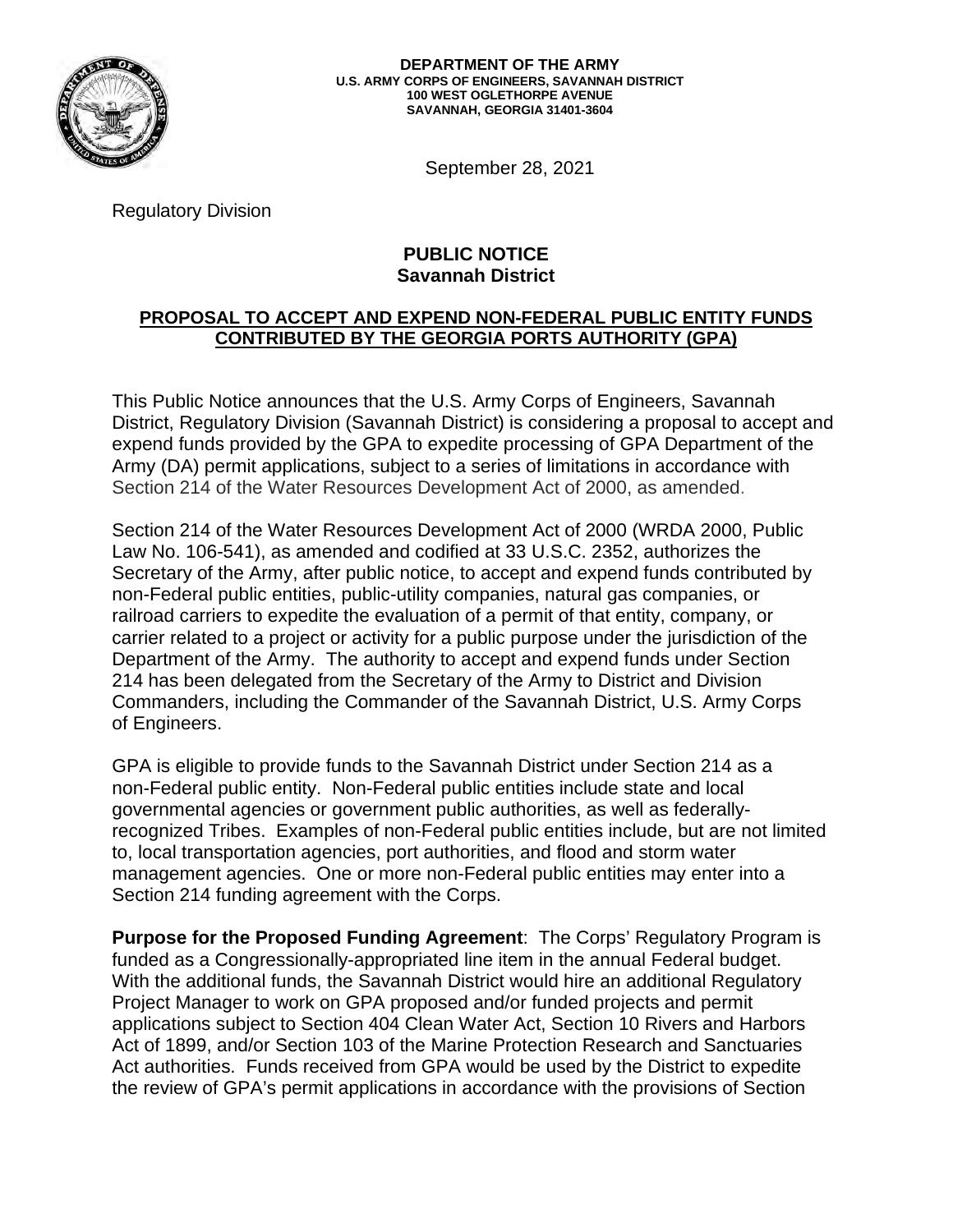214 of WRDA 2000. The Savannah District would establish a separate account to track receipt and expenditure of the funds to ensure they would be expended for the intended purpose. This District Regulatory Project Manager would charge their time against the established account when processing GPA's priority permit applications and conducting other related activities as specified below (see "Activities for Which Funds Would be Expended").

 **Activities for Which Funds Would be Expended:** Funds would be expended primarily on the labor and overhead of the Savannah District personnel processing GPA's priority permit applications. Such permit application processing activities would include, but not be limited to, the following: pre-application meetings, application expended to pay for support services to perform select duties, such as technical writing endangered species or contracts to develop NEPA documents). reviews, jurisdictional determinations, site visits, preparation of public notices, preparation of correspondence, meetings, coordination activities, endangered species and cultural resource reviews, public interest review, distribution of public notices, analysis of alternatives, compensatory mitigation proposal reviews, preparation of environmental assessments or environmental impact statements, preparation of permit decision documents, compliance inspections, training, travel, outreach, the development of programmatic tools, the review of mitigation bank instruments, and participation in early project planning or coordination activities. Funds may also be or review of specific technical or legal documents (e.g. biological assessments for

endangered species or contracts to develop NEPA documents).<br>If the funds accepted by the Savannah District under a funding agreement are fully expended and are not renewed, any remaining tasks necessary to complete processing of the GPA's permit application(s) would be handled like those of any other nonparticipant, subject to the availability of funds.

 **How Funds are Expected to Expedite Permit Review Process:** The Savannah efficiency of the review process. Further, based on experience and the volume of design and application submittals. Under the proposed process of efficient decision District and GPA believe that a dedicated Corps Project Manager would be able to develop expertise in the types of projects performed by GPA, which could improve the expected GPA permit applications going forward, the Savannah District expects that using funds accepted from GPA to fund a full-time Corps Project Manager for GPA permit applications would result in expedited reviews for GPA projects. The funds would allow more expedited exchange of concerns and information between the USACE, GPA and other agencies, including initiation of such dialogs prior to the submission of the application. This early and continuing dialog is expected to enable GPA and entities receiving GPA funding to incorporate these concerns in the project making, the Savannah District would be obtaining information early in the process and prior to the submission of an application.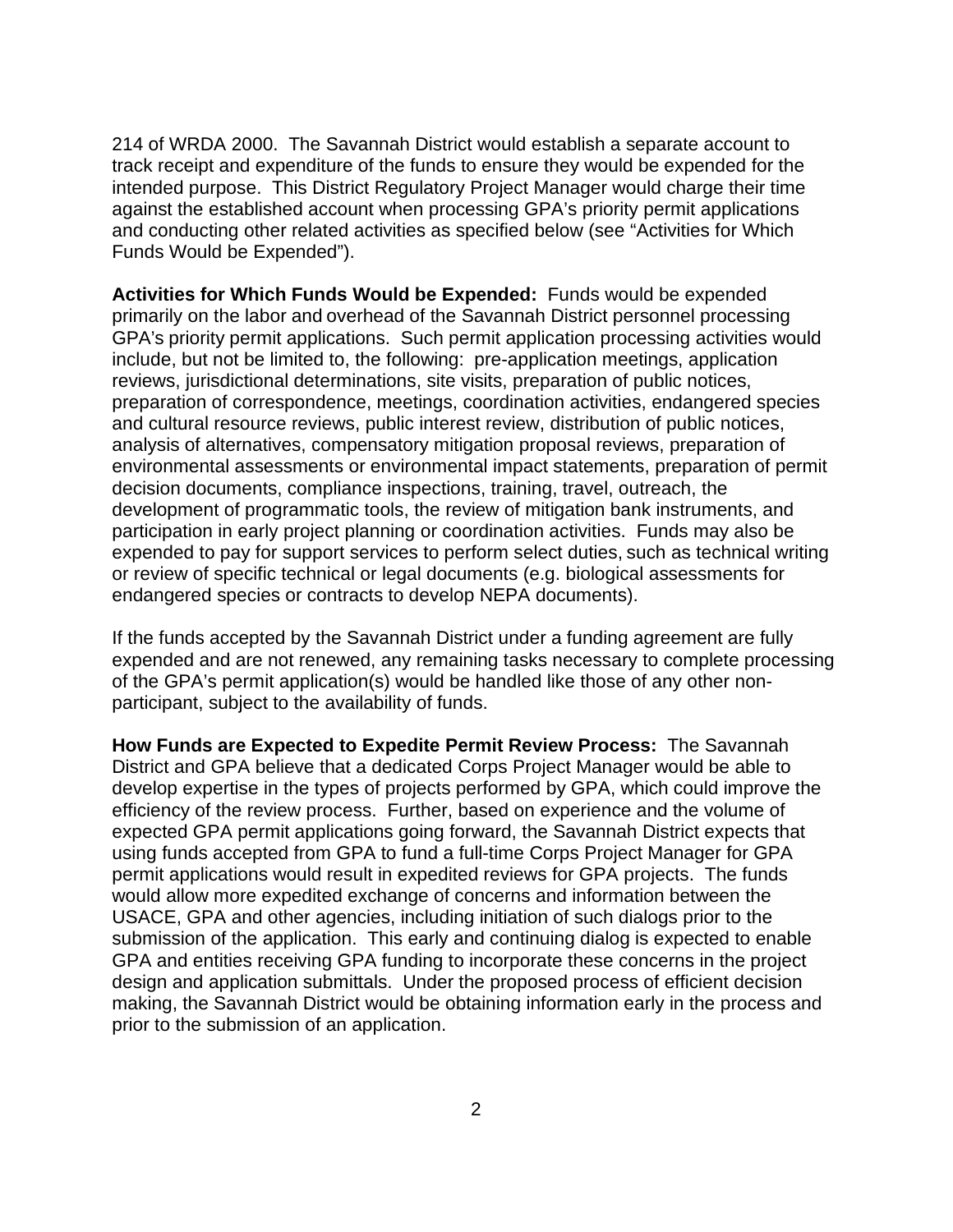submittals, comments from the public (where applicable) and other pertinent After submittal of the application, it is expected that this early involvement would result in a shortening of the time between application and the permit decision. The permit decision itself would not be affected by the funds and this process. The Savannah District's decision whether to issue or deny the permit is and would continue to be based on Corps regulations, the analysis of the proposed project, the applicant's information.

 **Procedure to Ensure Impartial Decision-Making:** To ensure the funds would not impact impartial decision-making, the District would incorporate the following procedures into the funding agreement:

- (a) All final permit decisions where funds were used for the permit review process would be reviewed and approved in writing by a Corps official that is at least one level above the typical Corps decision-maker. Funds accepted under the agreement would not be expended for review of such decisions by supervisors or other Corps officials in the decision-making chain of command. Additionally, the one-level-above reviewer would hold a position that is not partially or fully funded by GPA for at least one year.
- equivalent, or a higher level position that is not funded by any funding (b) Instruments for mitigation banks or in-lieu fee programs proposed for review by the funding entity would be signed by the District Regulatory Division Chief, an agreement.
- required. (c) All preliminary jurisdictional determinations (JDs) and approved JDs where funds would be used to complete the JD would have documentation in the administrative record that a non-funded Corps District Regulatory Program staff member conducted a review of the determination. This review would not require a field review. For those approved JDs that require coordination with the U.S. Environmental Protection Agency, additional internal review would not be
- enforcement activities. Funds from the agreement may be used for compliance banks, etc.), but cannot be used to resolve non-compliance issues. (d) The Corps would not use funds accepted under this agreement to conduct inspections (i.e. of issued permits and monitoring of compensatory mitigation
- (e) The Corps would comply with all applicable laws and regulations, and would not eliminate any procedures or decisions that would otherwise be required for the type of project and permit application under consideration.